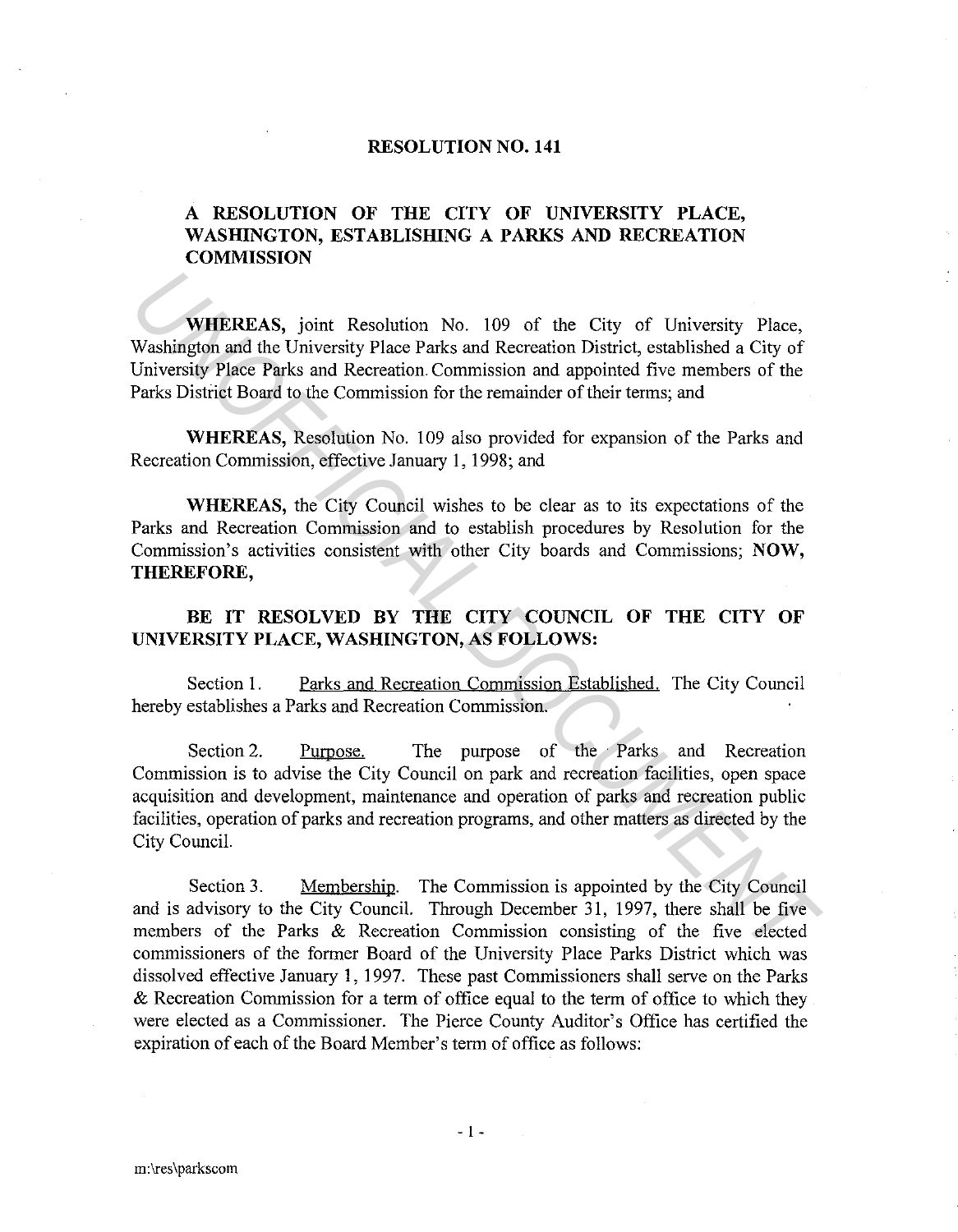|                       | <b>Term Expires</b> |
|-----------------------|---------------------|
| Mike Adams            | December 31, 1997   |
| <b>Brian Halquist</b> | December 31, 1999   |
| Kris Stroad-Moore     | December 31, 1999   |
| Vicki Matlock         | December 31, 1997   |
| Michael Mays          | December 31, 1999   |

Effective January l, 1998, the City Council may expand the Commission up to nine members.

Section 4. Commission Appointments.

A. Appointments to the Parks and Recreation Commission will be by the City Council during a regularly scheduled meeting, It is desirable, but not mandatory, that the Commissioners come from various geographic areas of the city.

B. The Council shall seek the advice and input of the Commission prior to making any Commission appointments.

C. The Council may appoint a separate committee to advise as to the acquisition and management of land for parks services.

Section 5. Term of Office. Except as provided in Section 3 of this Resolution, commissioners shall be appointed to serve for a term of three years and shall be limited to two consecutive full terms.

Section 6. Vacancies and Removal of Members. Vacancies occurring otherwise than through the expiration of terms shall be filled by the Council, in consultation with the Parks Commission, within 90 days of the vacancy, for the unexpired term. Members may be removed, after public hearing, by the City Council for inefficiency or nonperformance of duty, misconduct, or malfeasance in office. A Parks & Recreation Commission member may be removed for having more than two unexcused absences, or four excused absences from regular business meetings, during a twelve month period. Effective January 1, 1998, the City Council may expand the Commission up to nine<br>members.<br>Section 4. Commission Appointments.<br>A. Appointments to the Parks and Recreation Commission will be by the City<br>Council during a regu

Section 7. Organization. The Commission shall elect its own Chairperson and Vice-Chairperson, and create and fill such other offices as it may determine it requires. The vice-chairperson shall preside in the absence of the chairperson. The Chairperson and Vice-Chairperson shall be voting members of the Commission. The Commission shall hold at least one regular meeting each month for not less than ten months in each year. A majority of the members of the Commission shall constitute a quorum. The Commission shall adopt rules for transaction of business, and shall keep a written record of its meetings, attendance, resolutions, transactions, findings and determinations which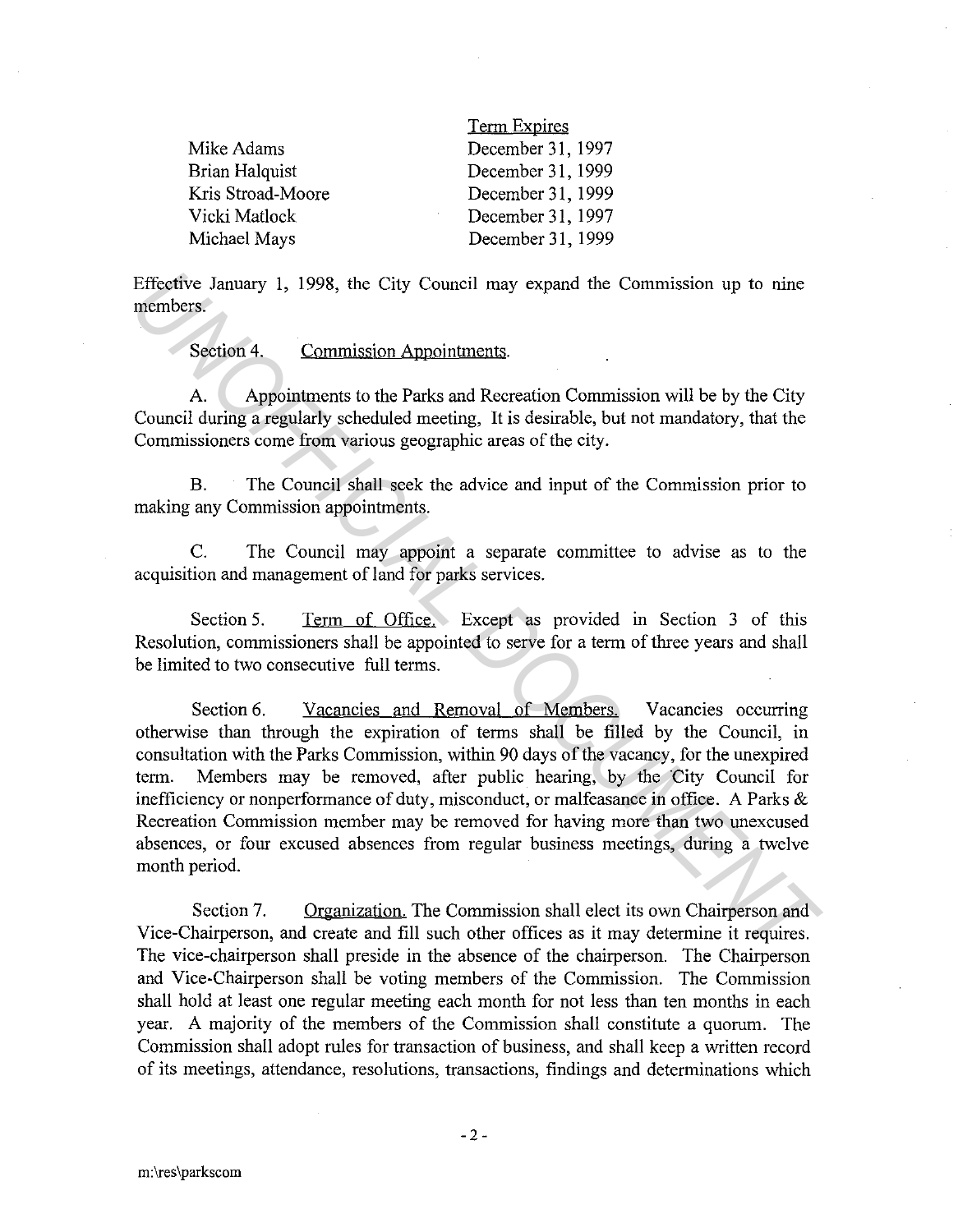shall be a public record. The Commission shall keep a tape recorded record of any public hearing.

Section 8. Voting. A quorum of the Commission, during an open public meeting, shall be necessary to legally act on any matter before the Commission. For a five-member commission, a quorum is three members.

Section 9. Conflict of Interest. A member of the Parks and Recreation Commission shall not participate in any Commission proceeding or action in which any of the following has a direct or substantial financial interest: The member or the spouse, brother, sister, child, parent, father-in-law, mother-in-law of the member; any business in which the member is then servicing or has served within the previous two years; or any business for which the member is negotiating or for which the member has an arrangement or understanding concerning prospective partnership or employment. Any actual or potential interest shall be disclosed at the meeting of the Commission where the action is being taken. In addition, a member shall not participate in any quasi-judicial proceeding which would involve a violation of the appearance of fairness doctrine. Section 9. Conflict of Interest, A member of the Parks and Recreation<br> **Commission shall not participate in any Commission proceeding or action in which any<br>
Commission shall not participate in any Commission proceeding or** 

Section 10. Expenditures. All Parks and Recreation expenditures shall be through City staff pursuant to City rules and policies. Any expenditures for the Commission shall be within the amounts appropriated for the purpose by the City Council.

Section 11. Consultants and Advisors. The Commission may recommend to the Council the retention of consultants or professional service providers to assist the Commission in its studies and review. Upon approval by the City Council, professional service providers shall be hired by the City. In addition, the Commission, through its Chairperson, may request formal opinions or recommendations from the City Attorney, Public Works Director/City Engineer, or Planning and Community Development Director, on any matter pending before it.

Section 12. Powers and Duties. The Commission will assist the Council as follows:

A. To make investigations and surveys concerning the future park, playground and recreation resources of the city;

B. To formulate plans for the future development of the parks and playgrounds system of the city;

C. To recommend to the City Council regarding planning, promotion, management, acquisition, construction, development, maintenance, and operation of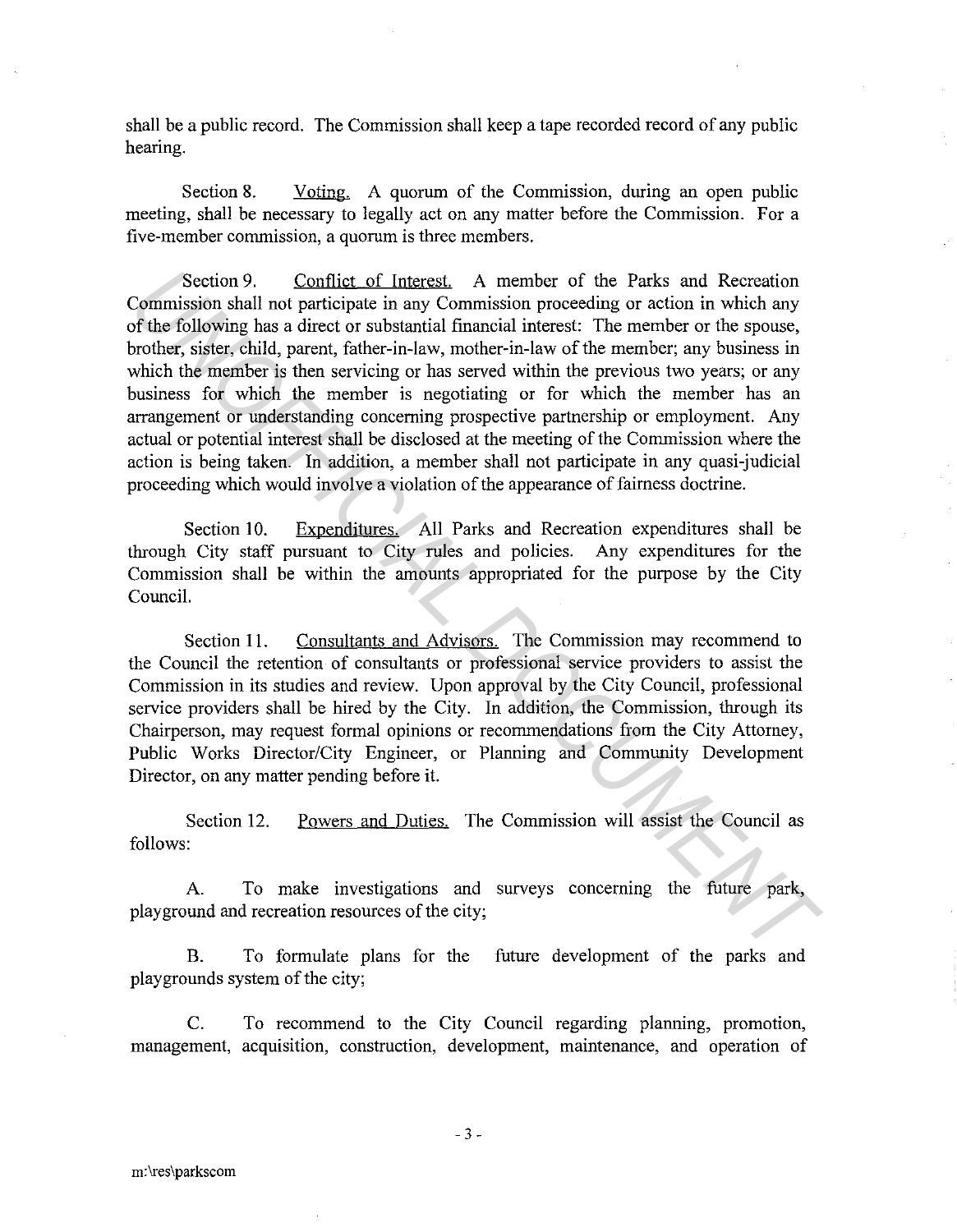public recreational facilities and recreational programs, including restrictions on and compensation to be paid for concessions or privileges in the public parks within the city;

D. To review the City Manager's proposed annual budget for the operation, maintenance and acquisition of public recreational facilities of the city; to review the City Manager's proposed Parks Capital Improvement Program; to advise the City Council on Parks and Recreation budgets;

E. To cooperate with any and all departments of the city and with public school authorities, Pierce County, the State of Washington, other cities and jurisdictions in the surrounding area in the furtherance of a well-rounded parks and recreation program;

F. To recommend such rules and regulations in regard to the use of the parks and other recreational facilities as shall best serve the interests of the public;

G. To monitor and review all moneys, or other properties donated to the City for the purpose of acquisition of parks or the improvement of the parks or recreation system of the city and to recommend the use in such manner as shall best carry out the interests of the donors, consistent with the public interest, provided that all moneys so received shall be forthwith paid into the City treasury, except that all donations made for special purposes shall be placed in a separate fund to be known as the Parks and Recreation Donation Fund and shall be paid out by the City only in payment of the special purpose for which the donation is made; and, E. To cooperate with any and all departments of the city and with public<br>school authorities, Pierce County, the State of Washington, other cities and jurisdictions<br>in the surrounding area in the furtherance of a well-round

H. To do any and all of the things necessary, proper, and appropriate to secure for the public a quality and comprehensive parks and recreation program and the use and enjoyment of the parks and other recreational facilities of the city.

Section 13. Staff Support. The City's Parks and Recreation Manager shall be staff liaison to support Commission tasks, administer all Park and Recreation budgets, and shall hire professional service providers on technical needs as funds are budgeted.

Section 14. Effective Date. This resolution shall take effect immediately upon adoption.

## **ADOPTED BY THE CITY COUNCIL APRIL 7, 1997.**

<u>Jonala</u> P. Burel